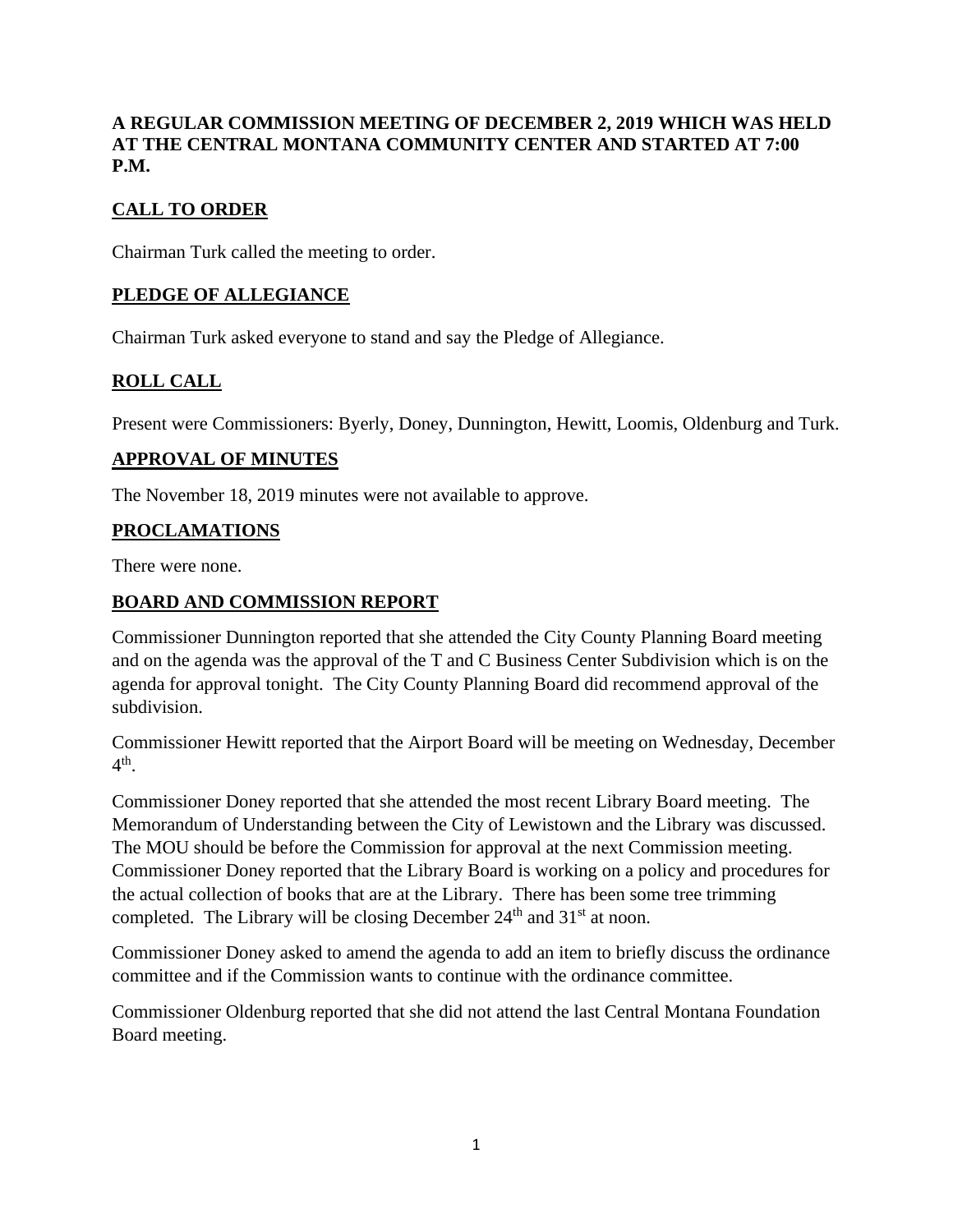## **CITY MANAGER REPORT**

City Manager Holly Phelps reported on the following issues:

The City will be hosting an open house on Monday, December  $16<sup>th</sup>$  in place of the Committee of the Whole at 6 pm. This will be open to the public and staff. This provides another opportunity for us to mingle and hear what the citizens of Lewistown have to say.

The City has received notice that we have been awarded a planning grant for the development of the preliminary engineering report for our water system. This report will look at alternative disinfection methods, as well as, look at the entire water system. The grant agreement will be on the next agenda for approval.

The Police Department was awarded \$4,999 from the Central Montana Foundation that will provide partial funding for the addition of a K-9 to the department. In January, the Police Department will be sending an officer to meet the dog and train with them for a month. The dog will be used to detect drugs and in tracking individuals. Additional funding was also provided by the City and Fergus County from their drug forfeiture accounts. The K-9 can also be used for outreach in the schools.

Last week the Library Board approved the Memorandum of Understanding between them and the City and it will be on the agenda for approval at the next meeting.

The Wastewater Plant recently had their annual compliance inspections. There were no significant issues identified. The items that were addressed were a couple of clerical issues and the exceedance that occurred at the end of February and into March when there was an equipment failure that prevented thickening of solids for several weeks.

## **PUBLIC COMMENT** – non agenda items only

There were none.

## **CONSENT AGENDA**

Commissioner Loomis made the motion to approve the consent agenda and Commissioner Hewitt seconded the motion. The motion passed unanimously. The consent agenda was the acknowledgement of the claims that have been paid from November 13, 2019 to November 26, 2019 for a total of \$288,546.08

#### **\*REGULAR AGENDA – Resolutions, Ordinances & Other Action Items:**

Discussion on the ordinance committee.

Commissioner Doney explained that because we are looking at committees for the upcoming year, she wanted to review the purpose of the ordinance committee. Commissioner Doney explained that the ordinance committee meets once a month sometimes more and the purpose is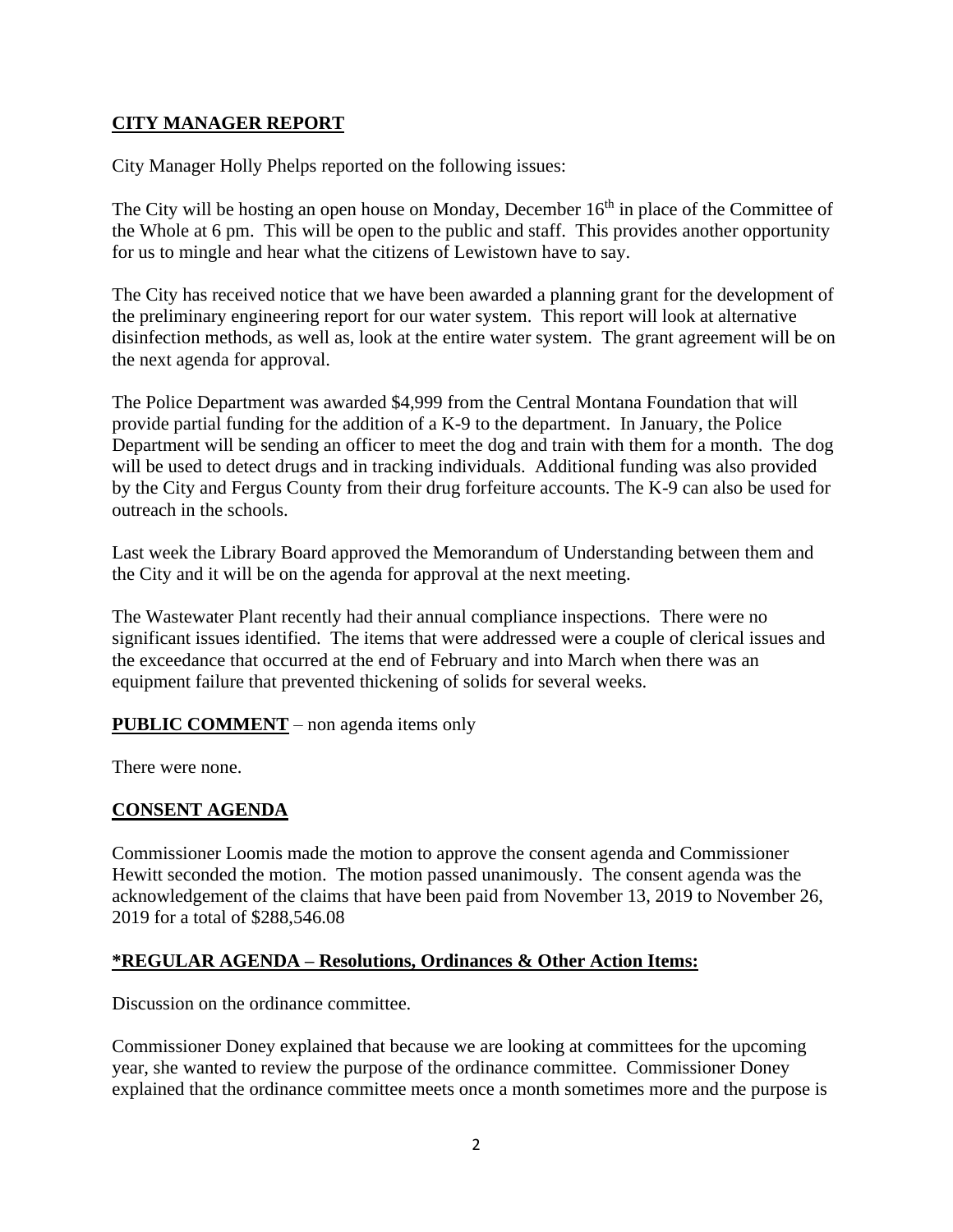to review the ordinances in place and to determine if more detail in necessary, outdated information and make sure everything is current and compliant with State statute if necessary. Commissioner Doney stated that she wants to know if the rest of the Commissioners feel this is a valuable committee to continue or is there another direction the Commission would like to move in. Commissioner Byerly commented that he appreciates Commission Doney taking on this project and that it should have been done sooner. Commissioner Byerly stated that if the question is about the committee and what it is doing, he is in support of the committee. It was the general consensus of the Commission that the ordinance committee is valuable and it should continue.

1. Public hearing to hear comments of the proposed T and C Business Center Subdivision.

Chairman Turk opened the public hearing to hear comments of the proposed T and C Business Center Subdivision. City Manager Phelps explained that included in the Commissioner's packet was the planning report. City Manager Phelps further explained that the title of the subdivision has changed and will be referred to going forward as the amended plat of Lot 3 of K & T Properties Subdivision #2. The subdivision creates four lots just off of H Street and Highway 87 and the lots do vary in size and all the lots are proposed commercial. Currently, the area is zoned highway commercial so the lots are consistent with the current zoning in the area. The meetings have been advertised and the City has not received any adverse comments. This subdivision is already annexed into the City limits, water and sewer has been extended to the property and DEQ has reviewed the subdivision. Commissioner Turk asked for comments from the audience and Commission. There being none, the public hearing was closed.

2. Discussion and action on approving the T and C Business Center Subdivision to the City of Lewistown

City Manager Phelps commented that this is a four-lot subdivision that has been reviewed by the City County Planning Board and recommended for approval by the Commission. There was some discussion regarding the traffic in the area. Commissioner Doney made the motion to approve the K and T Business Center Subdivision and Commissioner Byerly seconded the motion. Commissioner Turk asked for comments from the audience and Commission. There being none, the question was called for and the motion passed unanimously.

3. Discussion and action on ways to honor past City Commissioners and retired employees

City Manager Phelps explained that this is an issue that the department heads have discussed over the years and would like the Commission to give some feedback. City Manager Phelps stated that over the years past Commissioners and retired employees that have passed and it has been the policy of the City to send flowers, but are asking as another option could we do a monetary donation in memory of the deceased. Finance Officer Brummond explained that she would like a resolution put in place to give some guidance to the City administration to these situations. Finance Officer Brummond has always send flowers and sometimes it would be nice to send a monetary donation instead. Commissioner Oldenburg commented that she does not see that \$50 monetary donation being out of line. Commissioner Byerly commented that in some instances it should be both flowers and a monetary donation. Commissioner Byerly stated that